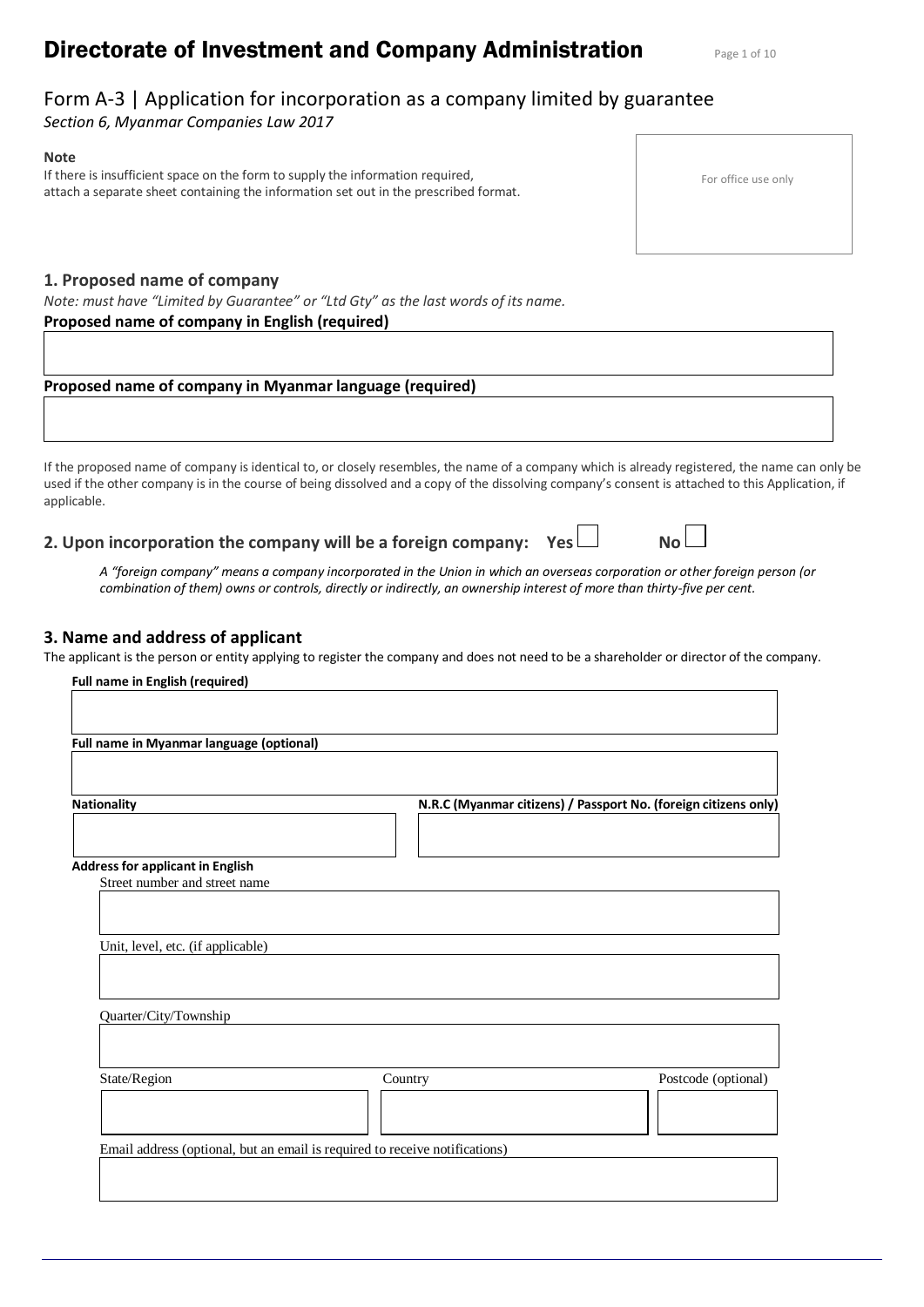#### **4. Name, address and other information for each director**

*By signing this Application, the Applicant affirms that the persons named below are the initial directors of the company. The Applicant attests that each person named as a director has consented in writing to act in this capacity.*

- *Notes 1) The company must hold evidence of each director's written consent with the company records.*
	- *2) At least one director must be ordinarily resident in the Union.*
	- *3) You must provide the name and address for each director in English. You may also provide the name in Myanmar language.*
	- *4) If there are more than 3 initial directors please submit additional pages with this Application that contain the required information.*
	- *5) A copy of each director's national registration card (N.R.C) for Myanmar citizens and passport for foreign citizens must be attached to this Application.*

# **A. First director**

**Full name in English (required)**

| Former name of this person, if applicable, in English                     |               |                                                                      |                     |
|---------------------------------------------------------------------------|---------------|----------------------------------------------------------------------|---------------------|
|                                                                           |               |                                                                      |                     |
| <b>Full name in Myanmar (optional)</b>                                    |               |                                                                      |                     |
|                                                                           |               |                                                                      |                     |
| Former name of this person, if applicable, in Myanmar language (optional) |               |                                                                      |                     |
|                                                                           |               |                                                                      |                     |
| <b>Nationality</b>                                                        |               | N.R.C. (for Myanmar citizens) / Passport (for foreign citizens only) |                     |
| Other nationalities, if applicable                                        |               |                                                                      |                     |
|                                                                           |               |                                                                      |                     |
| <b>Business occupation, if any</b>                                        |               |                                                                      |                     |
|                                                                           |               |                                                                      |                     |
| Gender                                                                    | Date of birth |                                                                      |                     |
| <sup>J</sup> Female<br>Male                                               |               |                                                                      |                     |
| Usual residential address for this director in English (required)         |               |                                                                      |                     |
| Street number and street name                                             |               |                                                                      |                     |
|                                                                           |               |                                                                      |                     |
| Unit, level, etc. (if applicable)                                         |               |                                                                      |                     |
|                                                                           |               |                                                                      |                     |
| Quarter/City/Township                                                     |               |                                                                      |                     |
|                                                                           |               |                                                                      |                     |
| State/Region                                                              |               | Country                                                              | Postcode (optional) |
|                                                                           |               |                                                                      |                     |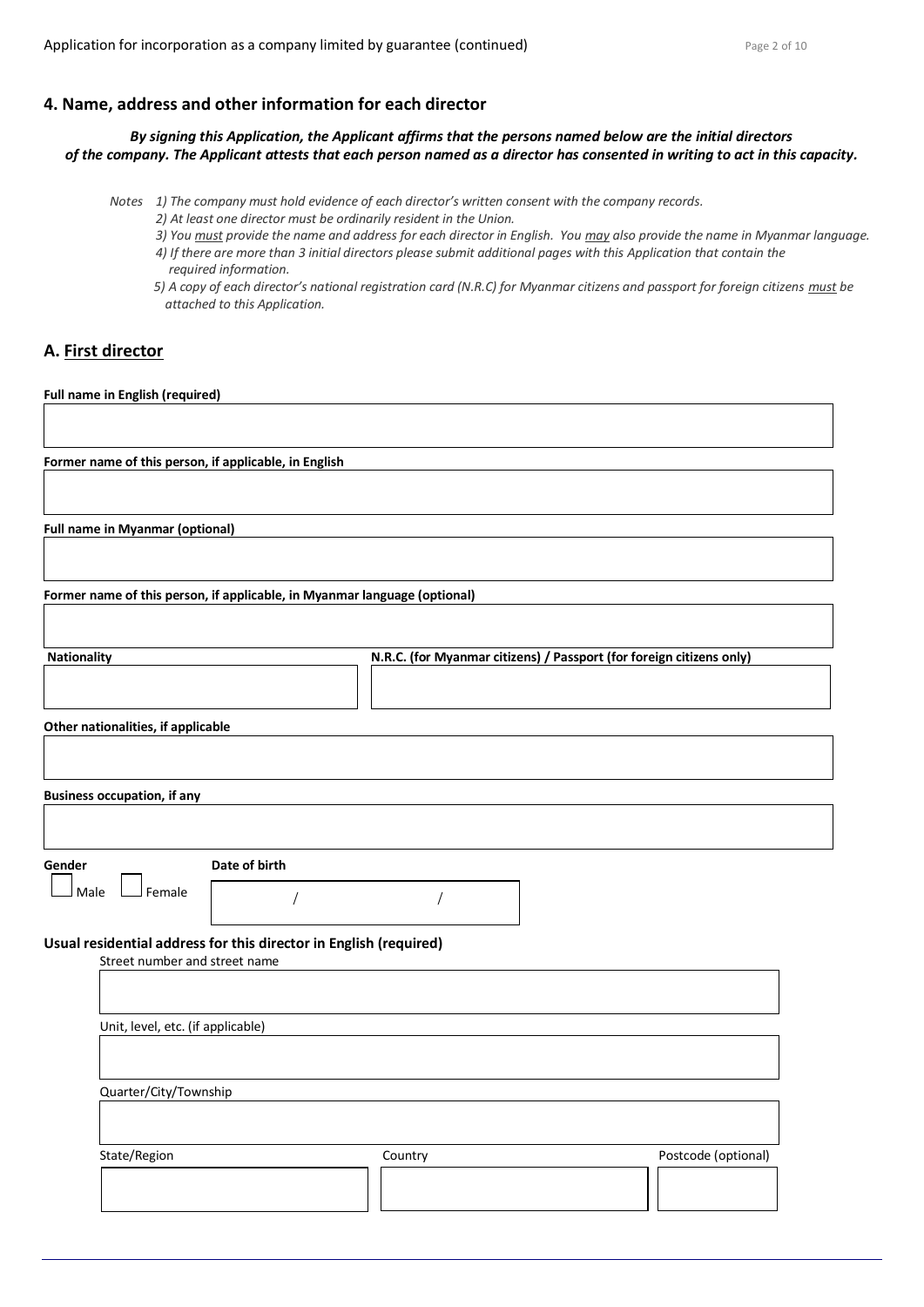Email address (optional, but an email is required to receive notifications)

Phone Number (optional, but a phone number is required to receive notifications)

# **B. Second director**

**Full name in English (required)**

**Former name of this person, if applicable, in English**

**Full name in Myanmar (optional)**

**Former name of this person, if applicable, in Myanmar language (optional)**

| Other nationalities, if applicable<br><b>Business occupation, if any</b><br>Date of birth<br>Gender<br>Female<br>Male<br>Usual residential address for this director in English (required)<br>Street number and street name |                                                                                  |                     |
|-----------------------------------------------------------------------------------------------------------------------------------------------------------------------------------------------------------------------------|----------------------------------------------------------------------------------|---------------------|
|                                                                                                                                                                                                                             |                                                                                  |                     |
|                                                                                                                                                                                                                             |                                                                                  |                     |
|                                                                                                                                                                                                                             |                                                                                  |                     |
|                                                                                                                                                                                                                             |                                                                                  |                     |
| Unit, level, etc. (if applicable)                                                                                                                                                                                           |                                                                                  |                     |
| Quarter/City/Township                                                                                                                                                                                                       |                                                                                  |                     |
| State/Region                                                                                                                                                                                                                | Country                                                                          | Postcode (optional) |
| Email address (optional, but an email is required to receive notifications)                                                                                                                                                 |                                                                                  |                     |
|                                                                                                                                                                                                                             | Phone Number (optional, but a phone number is required to receive notifications) |                     |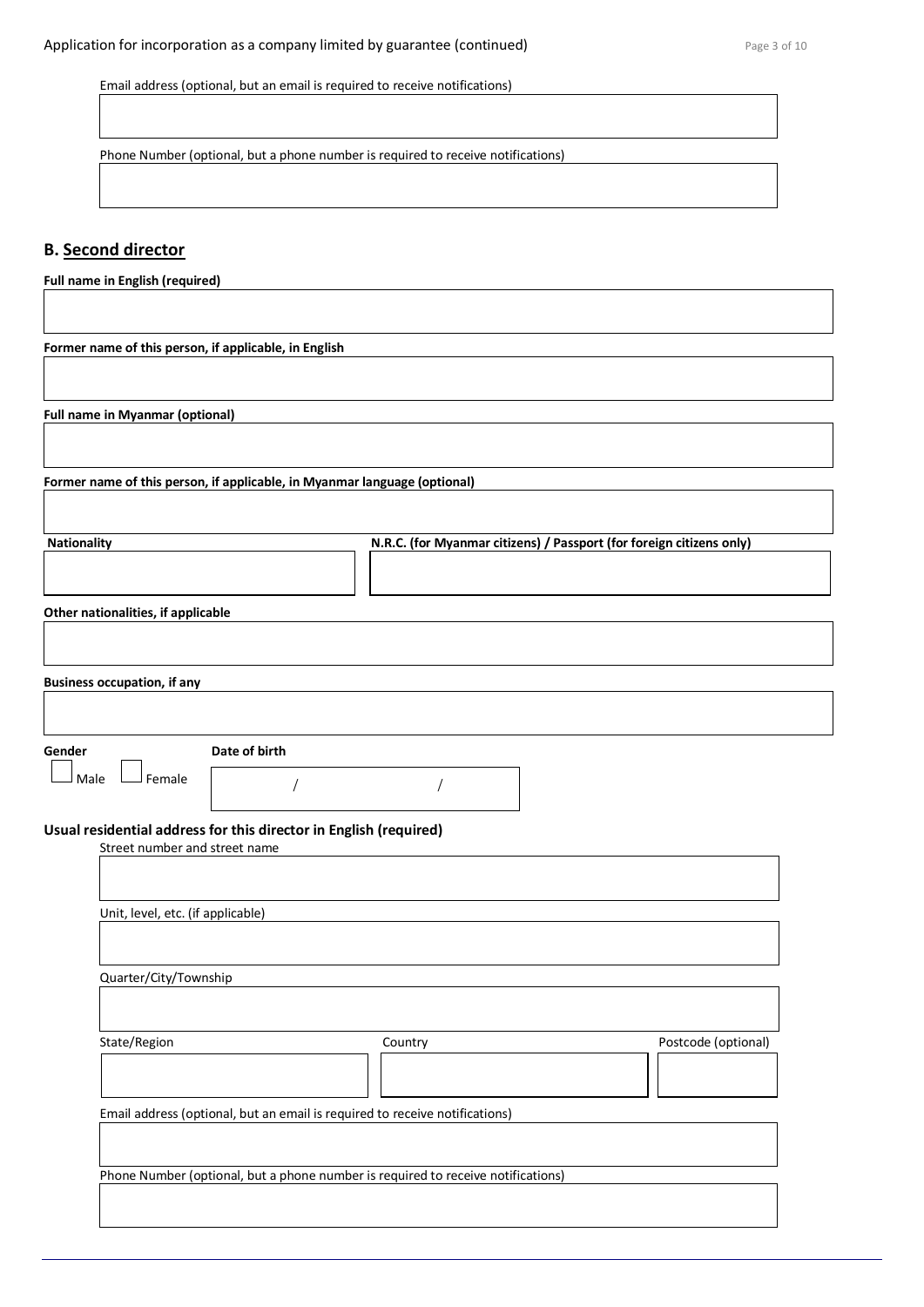### **C. Third director**

|                                    | <b>Full name in English (required)</b> |                                                                           |                                                                                  |                     |
|------------------------------------|----------------------------------------|---------------------------------------------------------------------------|----------------------------------------------------------------------------------|---------------------|
|                                    |                                        |                                                                           |                                                                                  |                     |
|                                    |                                        | Former name of this person, if applicable, in English                     |                                                                                  |                     |
|                                    |                                        |                                                                           |                                                                                  |                     |
|                                    | <b>Full name in Myanmar (optional)</b> |                                                                           |                                                                                  |                     |
|                                    |                                        | Former name of this person, if applicable, in Myanmar language (optional) |                                                                                  |                     |
|                                    |                                        |                                                                           |                                                                                  |                     |
| <b>Nationality</b>                 |                                        |                                                                           | N.R.C. (for Myanmar citizens) / Passport (for foreign citizens only)             |                     |
|                                    |                                        |                                                                           |                                                                                  |                     |
|                                    | Other nationalities, if applicable     |                                                                           |                                                                                  |                     |
|                                    |                                        |                                                                           |                                                                                  |                     |
| <b>Business occupation, if any</b> |                                        |                                                                           |                                                                                  |                     |
|                                    |                                        |                                                                           |                                                                                  |                     |
| Gender<br>l Male                   | J Female                               | Date of birth                                                             |                                                                                  |                     |
|                                    |                                        |                                                                           |                                                                                  |                     |
|                                    | Street number and street name          | Usual residential address for this director in English (required)         |                                                                                  |                     |
|                                    |                                        |                                                                           |                                                                                  |                     |
|                                    | Unit, level, etc. (if applicable)      |                                                                           |                                                                                  |                     |
|                                    |                                        |                                                                           |                                                                                  |                     |
|                                    | Quarter/City/Township                  |                                                                           |                                                                                  |                     |
|                                    | State/Region                           |                                                                           | Country                                                                          | Postcode (optional) |
|                                    |                                        |                                                                           |                                                                                  |                     |
|                                    |                                        |                                                                           | Email address (optional, but an email is required to receive notifications)      |                     |
|                                    |                                        |                                                                           |                                                                                  |                     |
|                                    |                                        |                                                                           | Phone Number (optional, but a phone number is required to receive notifications) |                     |
|                                    |                                        |                                                                           |                                                                                  |                     |
|                                    |                                        |                                                                           |                                                                                  |                     |

### **5. Name, address and other information for secretary, if applicable**

A company may have a secretary, but this is not required.

#### *By signing this Application, the Applicant affirms that the person named below is the initial secretary of the company. The Applicant attests that the person named as secretary has consented in writing to act in this capacity.*

*Note: 1) The company must hold evidence of the secretary's written consent with the company records. 2) A copy of the secretary's national registration card (N.R.C) for Myanmar citizens and passport for foreign citizens must be attached to this Application.*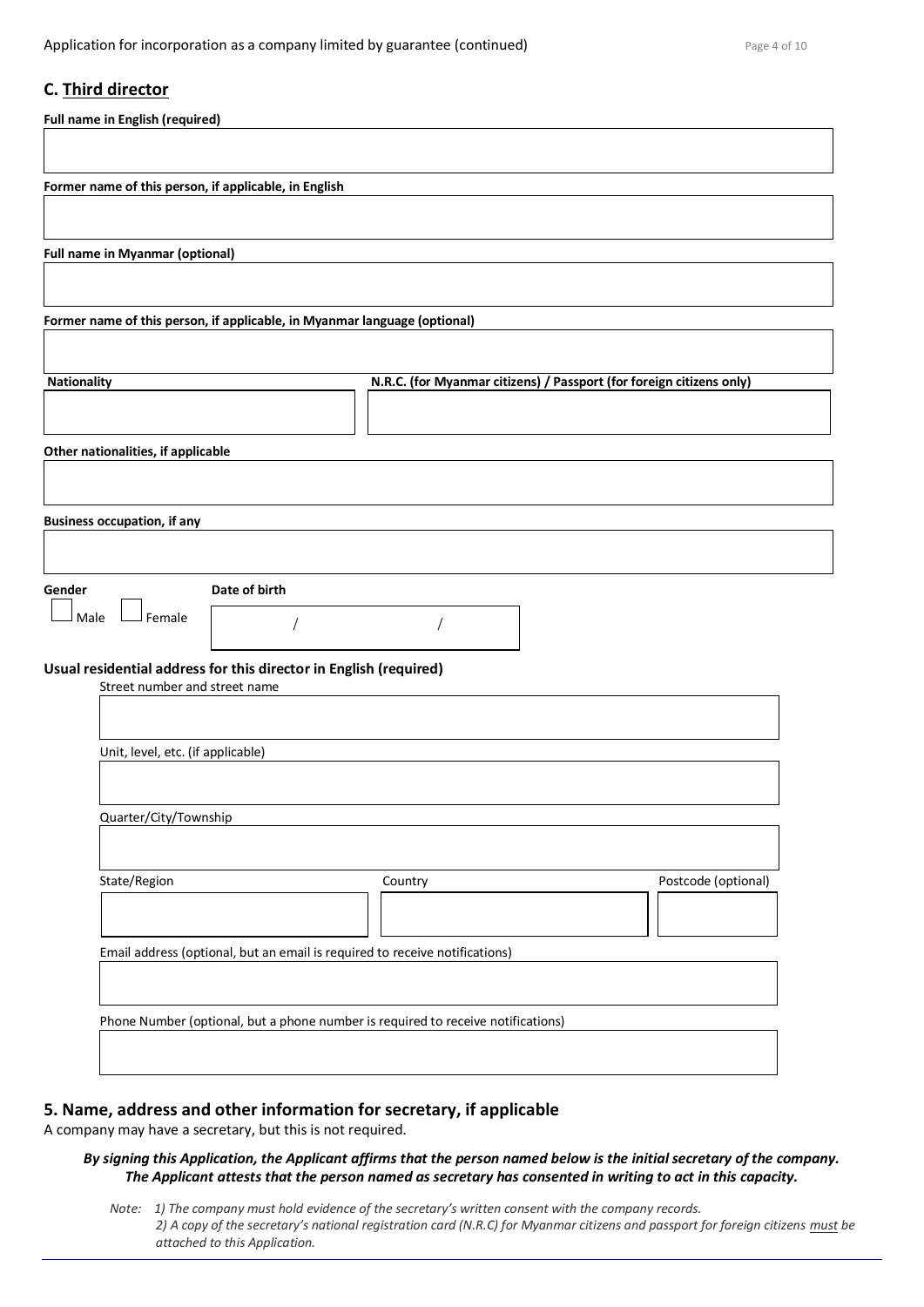| Full name in English (required)                                                  |                                                                      |                     |
|----------------------------------------------------------------------------------|----------------------------------------------------------------------|---------------------|
|                                                                                  |                                                                      |                     |
| Former name of this person, if applicable, in English                            |                                                                      |                     |
|                                                                                  |                                                                      |                     |
| <b>Full name in Myanmar (optional)</b>                                           |                                                                      |                     |
|                                                                                  |                                                                      |                     |
| Former name of this person, if applicable, in Myanmar language (optional)        |                                                                      |                     |
|                                                                                  |                                                                      |                     |
| <b>Nationality</b>                                                               | N.R.C. (for Myanmar citizens) / Passport (for foreign citizens only) |                     |
|                                                                                  |                                                                      |                     |
| Other nationalities, if applicable                                               |                                                                      |                     |
|                                                                                  |                                                                      |                     |
| <b>Business occupation, if any</b>                                               |                                                                      |                     |
|                                                                                  |                                                                      |                     |
| Date of birth<br>Gender                                                          |                                                                      |                     |
| Female<br>Male                                                                   |                                                                      |                     |
|                                                                                  |                                                                      |                     |
| Usual residential address in English (required)<br>Street number and street name |                                                                      |                     |
|                                                                                  |                                                                      |                     |
| Unit, level, etc. (if applicable)                                                |                                                                      |                     |
|                                                                                  |                                                                      |                     |
| Quarter/City/Township                                                            |                                                                      |                     |
|                                                                                  |                                                                      |                     |
| State/Region                                                                     | Country                                                              | Postcode (optional) |
|                                                                                  |                                                                      |                     |
| Email address                                                                    |                                                                      |                     |
|                                                                                  |                                                                      |                     |
| Phone Number                                                                     |                                                                      |                     |
|                                                                                  |                                                                      |                     |
|                                                                                  |                                                                      |                     |
| 6. Registered office address in English                                          |                                                                      |                     |
| Street number and street name                                                    |                                                                      |                     |

Unit, level, etc. (if applicable)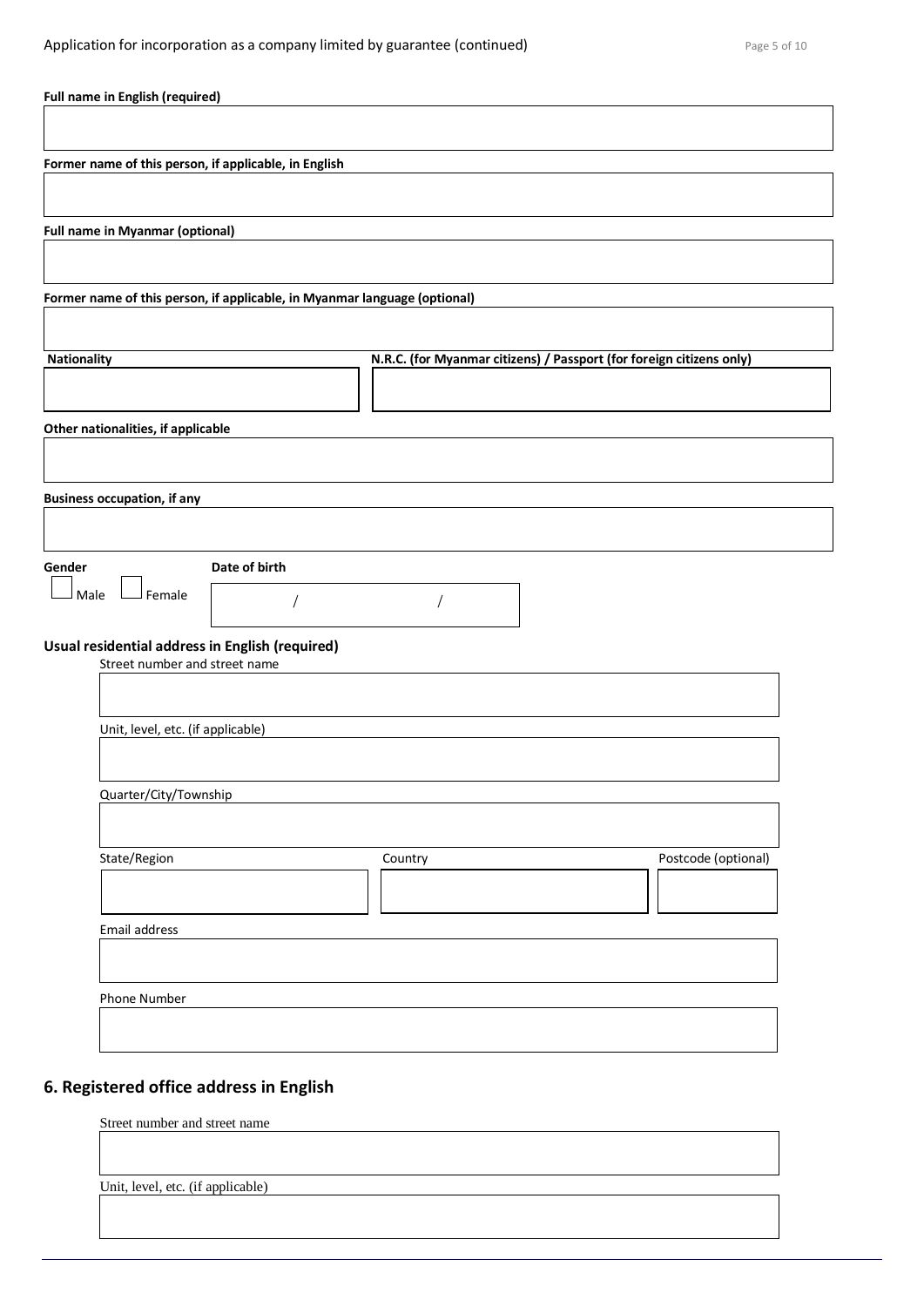| Quarter/City/Township |         |                     |
|-----------------------|---------|---------------------|
| State/Region          | Country | Postcode (optional) |
|                       |         |                     |

# **7. Address of principal place of business in the Union in English (if different to registered office)**

| Street number and street name     |         |                     |
|-----------------------------------|---------|---------------------|
|                                   |         |                     |
|                                   |         |                     |
| Unit, level, etc. (if applicable) |         |                     |
|                                   |         |                     |
|                                   |         |                     |
| Quarter/City/Township             |         |                     |
|                                   |         |                     |
|                                   |         |                     |
| State/Region                      | Country | Postcode (optional) |
|                                   |         |                     |
|                                   |         |                     |
|                                   |         |                     |

#### **8. Share capital structure, if applicable**

*A company limited by guarantee may, but is not required to, have share capital. If the company will have a share capital structure, complete this Section 8.*

| A. Total number of shares of all classes to be issued by the company:                      |  |
|--------------------------------------------------------------------------------------------|--|
| B. The currency in which the company's share capital is to be denominated:<br>(MMK or USD) |  |
| Yes L<br>C. Does the company have an ultimate holding company?                             |  |
| This question only applies if the company has a member which is a corporate entity.        |  |

*"Ultimate holding company", in relation to a body corporate, means a body corporate that is a holding company of the first-mentioned body corporate and is itself not a subsidiary of any body corporate.*

#### **Name of ultimate holding company**

**Registration number (if applicable) All and Separation of incorporation** *Jurisdiction of incorporation* 

#### **D. Share capital structure (if applicable)**

| Share class code | Full title of class if not listed in the share<br>class code table below | Total number<br>of shares | Total amount paid on<br>these shares (if<br>applicable) | Total amount unpaid<br>on these shares (if<br>applicable) |
|------------------|--------------------------------------------------------------------------|---------------------------|---------------------------------------------------------|-----------------------------------------------------------|
|                  |                                                                          |                           |                                                         |                                                           |
|                  |                                                                          |                           |                                                         |                                                           |
|                  |                                                                          |                           |                                                         |                                                           |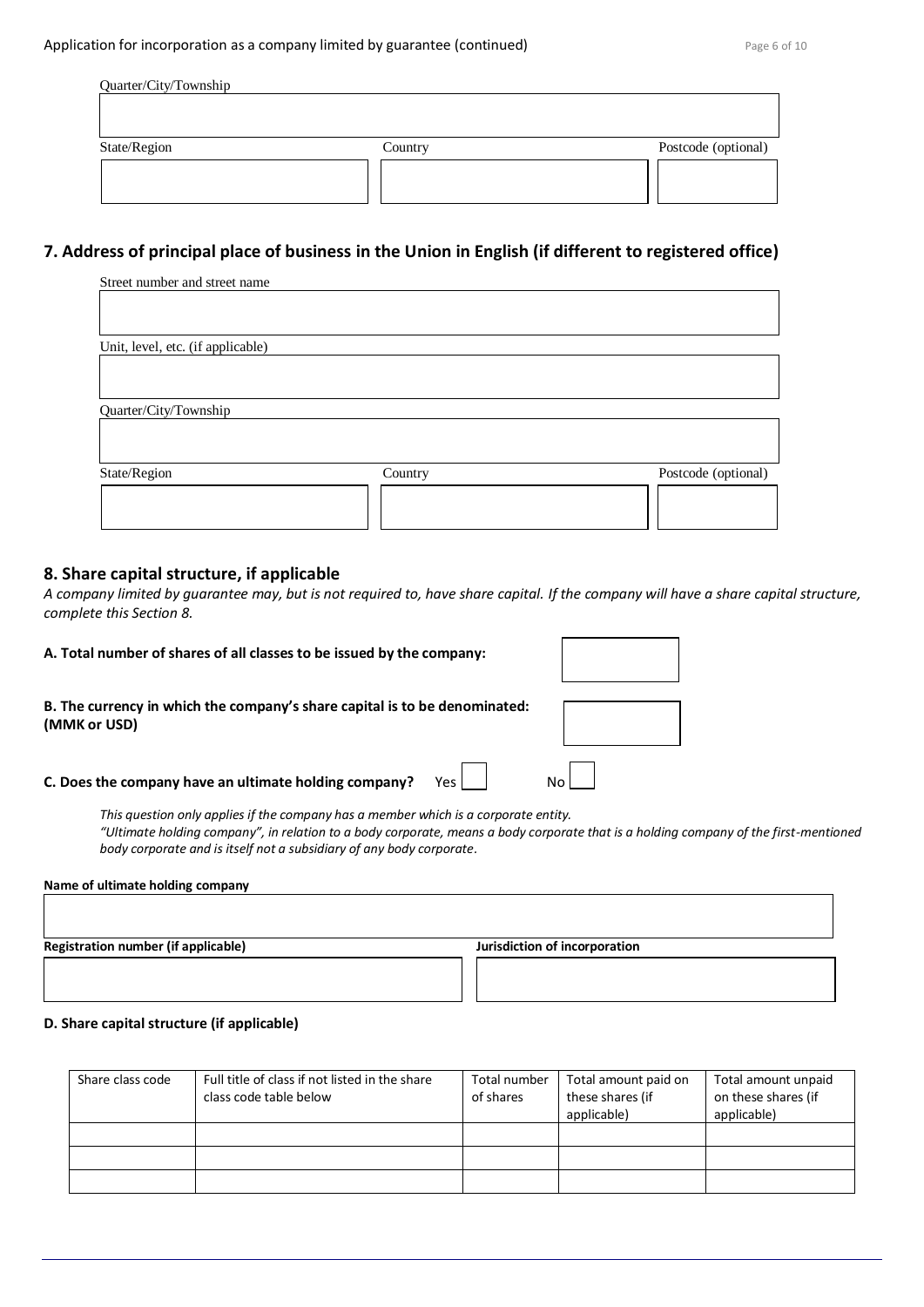*The following are standard share codes that may be used to complete the table above. If the company will have a class of shares that does not appear in this table below please enter the full title of the class in the space provided above.*

| Share class code | Full title of share class    |
|------------------|------------------------------|
| <b>ORD</b>       | Ordinary                     |
| Α                | Class A shares               |
| B                | Class B shares               |
| C                | Class C shares               |
| <b>EMP</b>       | Employee's shares            |
| <b>MGM</b>       | Management shares            |
| <b>RED</b>       | Redeemable shares            |
| PRF              | Preference shares            |
| <b>REDP</b>      | Redeemable-Preference shares |

#### **9. Members**

#### **Instructions for completing member information**

*If there is insufficient space please attach additional pages with this Application containing the required information.*

#### *By signing this Application, the Applicant attests that each person named as a member has consented in writing to act in this capacity and subscribe for the shares to be allotted to them (if applicable).*

# **A. Members that are natural persons**

#### **i) First member that is a natural person**

| Other nationalities, if applicable |                                      |  |  |
|------------------------------------|--------------------------------------|--|--|
|                                    |                                      |  |  |
|                                    |                                      |  |  |
|                                    |                                      |  |  |
| Date of birth                      |                                      |  |  |
|                                    |                                      |  |  |
|                                    |                                      |  |  |
| Street number and street name      |                                      |  |  |
|                                    |                                      |  |  |
| Unit, level, etc. (if applicable)  |                                      |  |  |
|                                    |                                      |  |  |
|                                    |                                      |  |  |
| Quarter/City/Township              |                                      |  |  |
|                                    | <b>Address in English (required)</b> |  |  |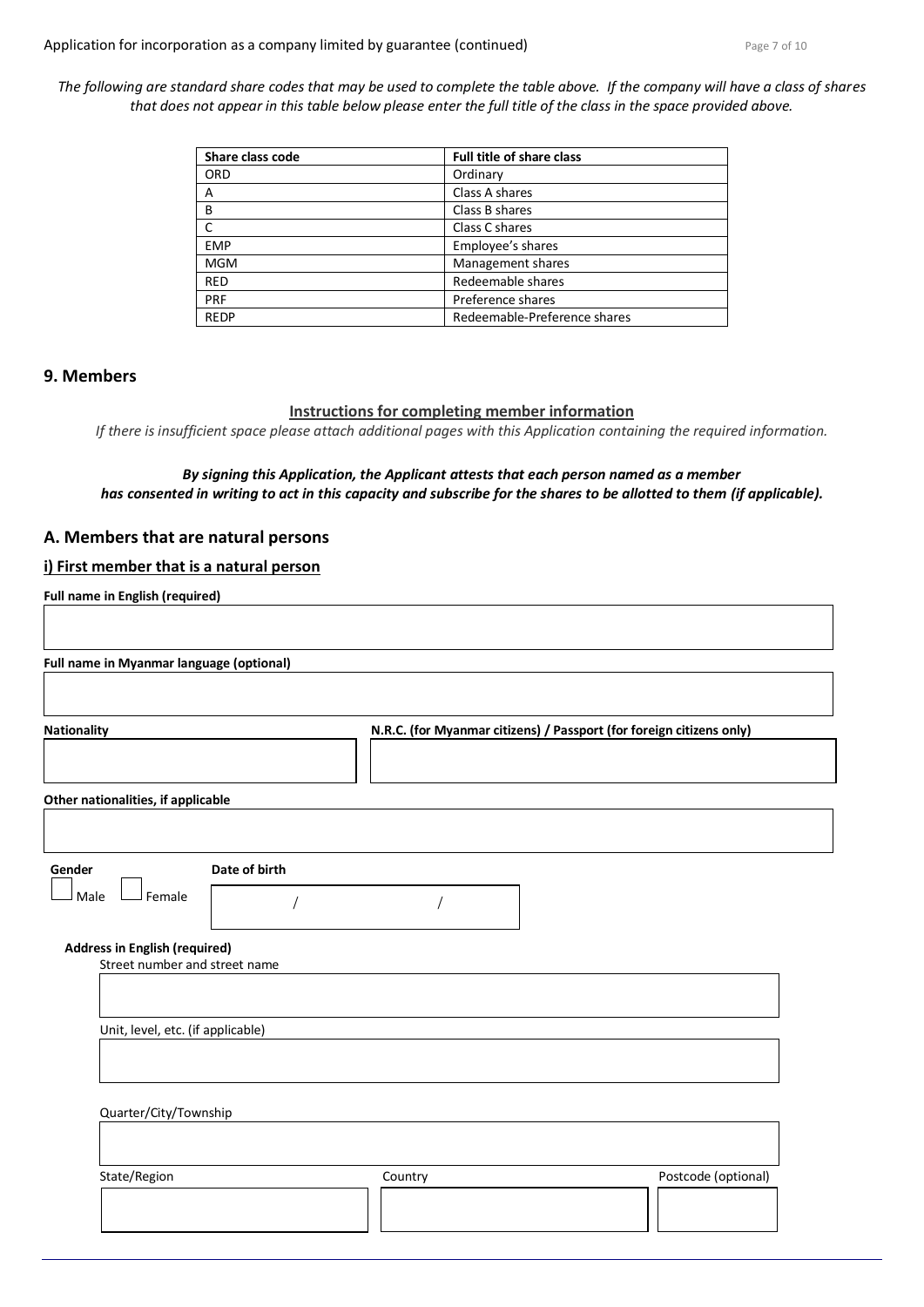# **Shareholding details (if applicable)**

| Share class code | Full title of class if not listed in the share<br>class code table | Total number<br>of shares | Total amount paid on<br>these shares (if<br>applicable) | Total amount unpaid<br>on these shares (if<br>applicable) |
|------------------|--------------------------------------------------------------------|---------------------------|---------------------------------------------------------|-----------------------------------------------------------|
|                  |                                                                    |                           |                                                         |                                                           |
|                  |                                                                    |                           |                                                         |                                                           |
|                  |                                                                    |                           |                                                         |                                                           |

**Proposed amount of guarantee**

# **ii) Second member that is a natural person**

| <b>Nationality</b>                                                    |               |  |  | N.R.C. (for Myanmar citizens) / Passport (for foreign citizens only) |  |
|-----------------------------------------------------------------------|---------------|--|--|----------------------------------------------------------------------|--|
| Other nationalities, if applicable                                    |               |  |  |                                                                      |  |
| Gender                                                                | Date of birth |  |  |                                                                      |  |
| J Female<br>Male                                                      |               |  |  |                                                                      |  |
| <b>Address in English (required)</b><br>Street number and street name |               |  |  |                                                                      |  |
|                                                                       |               |  |  |                                                                      |  |
| Unit, level, etc. (if applicable)                                     |               |  |  |                                                                      |  |

# **Shareholding details (if applicable)**

| Share class code | Full title of class if not listed in the share | Total number | Total amount paid on | Total amount unpaid |
|------------------|------------------------------------------------|--------------|----------------------|---------------------|
|                  | class code table                               | of shares    | these shares (if     | on these shares (if |
|                  |                                                |              | applicable)          | applicable)         |
|                  |                                                |              |                      |                     |
|                  |                                                |              |                      |                     |
|                  |                                                |              |                      |                     |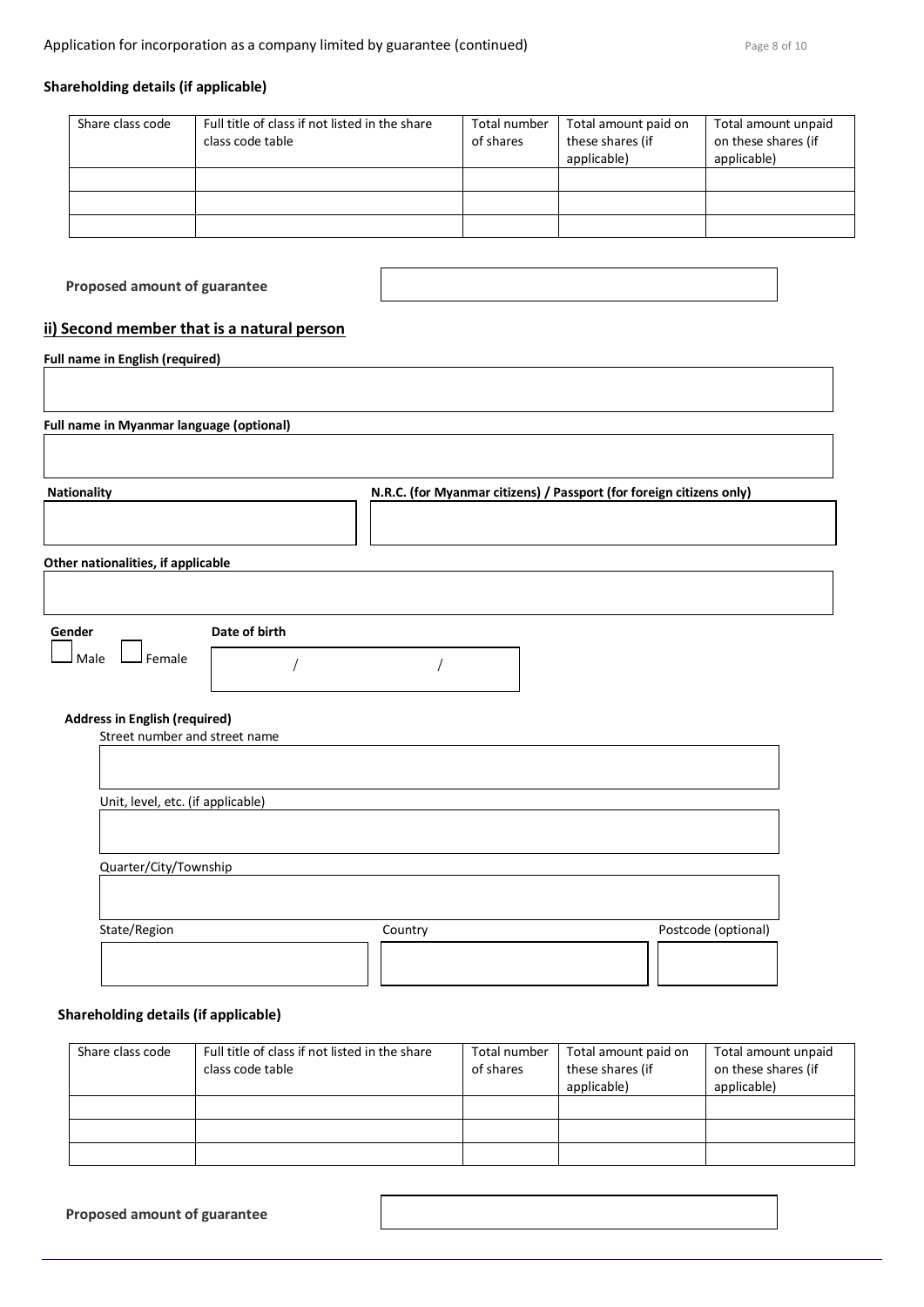#### **B. Members that are corporate entities**

# **Name of company Registration number** *Registration number Lurisdiction of incorporation* **Address in English in home jurisdiction (for entities not registered in the Union)**

Street number and street name

| Unit, level, etc. (if applicable) |         |                     |
|-----------------------------------|---------|---------------------|
|                                   |         |                     |
| Quarter/City/Township             |         |                     |
|                                   |         |                     |
| State/Region                      | Country | Postcode (optional) |
|                                   |         |                     |
|                                   |         |                     |

#### **Shareholding details (if applicable)**

| Share class code | Full title of class if not listed in the share<br>class code table | Total number<br>of shares | Total amount paid on<br>these shares (if<br>applicable) | Total amount unpaid<br>on these shares (if<br>applicable) |
|------------------|--------------------------------------------------------------------|---------------------------|---------------------------------------------------------|-----------------------------------------------------------|
|                  |                                                                    |                           |                                                         |                                                           |
|                  |                                                                    |                           |                                                         |                                                           |
|                  |                                                                    |                           |                                                         |                                                           |

**Proposed amount of guarantee**

# **10. Constitution**

The Company must attach a copy of its constitution certified by the Applicant to this Application.

*By signing this Application, the Applicant hereby certifies that the company has attached a true and correct copy of its constitution certified by the Applicant to this form.*

# **11. Signed by Applicant**

I certify that the information in this form and any document attached to this form are true and correct.

**Signature: \_\_\_\_\_\_\_\_\_\_\_\_\_\_\_\_\_\_\_\_\_\_\_\_\_\_\_\_\_\_\_\_\_\_\_\_\_\_\_\_\_\_\_\_\_\_\_\_\_**

# **Full name in English (required)**